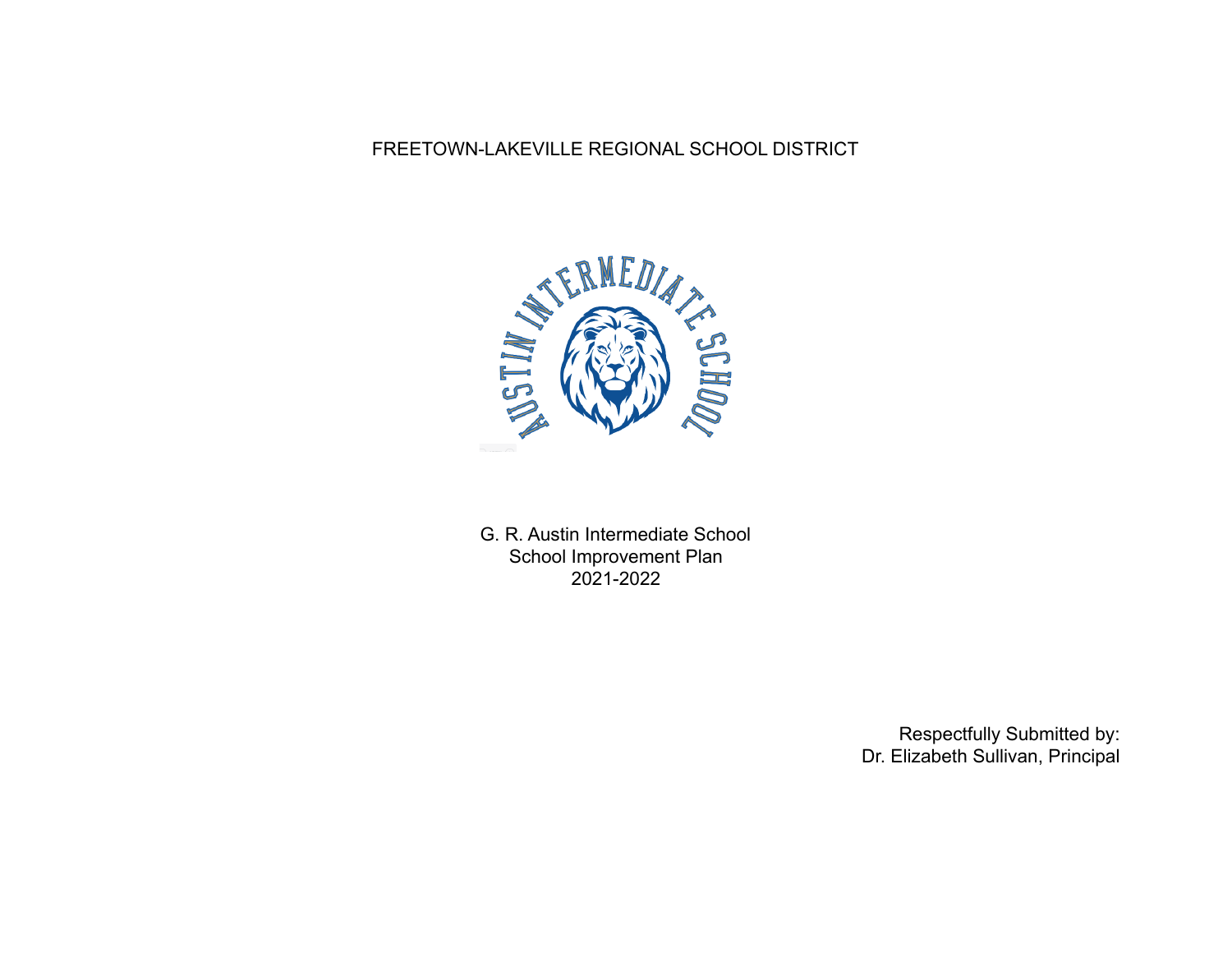## **Freetown-Lakeville Regional School District Goal:**

We will foster a culture of professional responsibility, collaborative decision making, and shared practice where all members are collectively committed to our shared vision

**George R, Austin Intermediate School Goal #1:**

By the spring of 2022, as we continue our second year of work with the staff of the Highlander Institute, we will create and share our vision for the academic and social-emotional growth of all our students through ongoing discussions within classrooms, the building, and with families.

We will make informed decisions and adjustments to practice based on student achievement and engagement, and through survey data intended to gauge our fostering a sense of belonging and partnership among students and families, as noted in the Acceleration Roadmap from Department of Elementary and Secondary Education. Additionally, as noted in the Acceleration Roadmap, we will monitor attendance closely, as we need our students to be present in order to address their academic and social-emotional growth.

| <b>CRITICAL ISSUES</b>                                                                                                                                                                                                                                                                                                                     | <b>STRATEGIES/INITIATIVES</b>                                                                                                                                                                                                                                                                                                                                                  | <b>BENCHMARKS</b>                                                                                                                                                                                                                                                                                                                                             | <b>RESOURCES</b>                                                                                                                                                       | <b>COSTS</b>                                                                                                                                        |
|--------------------------------------------------------------------------------------------------------------------------------------------------------------------------------------------------------------------------------------------------------------------------------------------------------------------------------------------|--------------------------------------------------------------------------------------------------------------------------------------------------------------------------------------------------------------------------------------------------------------------------------------------------------------------------------------------------------------------------------|---------------------------------------------------------------------------------------------------------------------------------------------------------------------------------------------------------------------------------------------------------------------------------------------------------------------------------------------------------------|------------------------------------------------------------------------------------------------------------------------------------------------------------------------|-----------------------------------------------------------------------------------------------------------------------------------------------------|
|                                                                                                                                                                                                                                                                                                                                            |                                                                                                                                                                                                                                                                                                                                                                                | <b>MEASURES OF PROGRESS</b>                                                                                                                                                                                                                                                                                                                                   |                                                                                                                                                                        |                                                                                                                                                     |
| 1. Highlander Institute<br>consultants have<br>identified the following<br>domains on which we will<br>focus in order to bring<br>our students toward the<br>sense of belonging and<br>partnership necessary to<br>attain both academic and<br>social growth:<br>awareness<br>community<br>$\bullet$<br>building<br>cognitive<br>$\bullet$ | We have created a<br>$\bullet$<br>design team made up of<br>faculty, administrators,<br>and parents to align<br>around our vision,<br>implement priority<br>practices, and build a<br>culture of continuous<br><i>improvement</i><br>We have scheduled three<br>$\bullet$<br>design team meetings in<br>October, January, and<br>June.<br>We continue work on the<br>$\bullet$ | We will articulate a<br>$\bullet$<br>clear vision with all<br>stakeholders in GRAIS<br>An "ideal classroom"<br>$\bullet$<br>will be identified and<br>defined through data<br>collection, coaching<br>and professional<br>development<br>We will work to<br>$\bullet$<br>prioritize IF/THEN<br>statements and<br>connect to priority<br>practice (If students | Consultants<br>from the<br>Highlander<br>Institute<br>(Christina,<br>Meg, Mike,<br>and Danielle)<br>Professional<br>Development<br>with the<br>Highlander<br>Institute | Contracted<br>fee for<br>Highlander<br>Institute<br>District-provi<br>ded<br>book-study<br>books<br>SEL PD for<br>school<br>adjustment<br>counselor |
| development                                                                                                                                                                                                                                                                                                                                | draft of the GRAIS Design                                                                                                                                                                                                                                                                                                                                                      |                                                                                                                                                                                                                                                                                                                                                               |                                                                                                                                                                        |                                                                                                                                                     |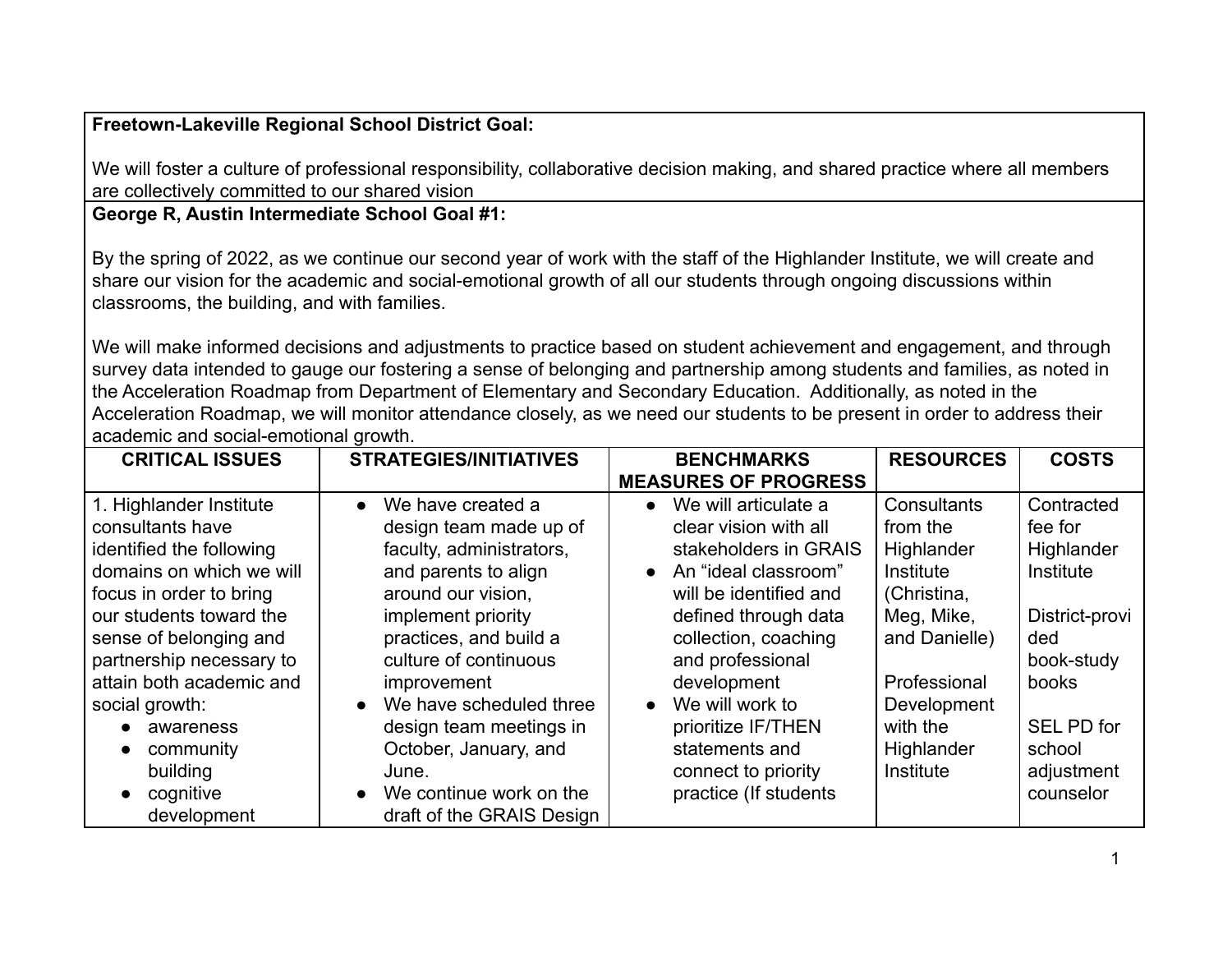| critical      | Team Vision started in          |                             | Curriculum             | and/or    |
|---------------|---------------------------------|-----------------------------|------------------------|-----------|
| $\bullet$     |                                 | are engaged learners,       |                        |           |
| consciousness | June by analyzing the           | rather than compliant       | Leaders                | principal |
|               | synthesized data from the       | then we might see           |                        |           |
|               | spring student surveys.         | students asking a lot of    | Administrators'        |           |
|               |                                 | questions or we might       | <b>Book Study:</b>     |           |
|               | "At GRAIS, we work to build a   | see students seeking        | <b>UDL</b> and         |           |
|               | safe, well-balanced environment | more challenging            | <b>Blended</b>         |           |
|               | and community of trust that     | work.)                      | <b>Learning--Thriv</b> |           |
|               | ensures students are engaged in |                             | ing in Flexible        |           |
|               | the learning process and        | By the spring, we will have | Learning               |           |
|               | working collaboratively with    | made gains in students:     | Landscapes             |           |
|               | peers and teachers to reach     | feeling a sense of          |                        |           |
|               | clear goals".                   | belonging to the            | Data Meetings          |           |
|               |                                 | academic community          |                        |           |
|               | Together, as educators,         | supporting one              | Design                 |           |
|               | students, and parents we        | another through             | <b>Meetings</b>        |           |
|               | develop a community             | challenges                  |                        |           |
|               | model of communication          | engaging in tasks that      | School                 |           |
|               | and expectations that           | require higher order        | Adjustment             |           |
|               | focus on balance and the        | thinking                    | Counselor              |           |
|               | whole student.                  | owning their learning       |                        |           |
|               | Students are encouraged         | journeys and talking        | Highly-skill           | Salary    |
|               | to be active participants in    | about themselves as         | grade-level            | Contracts |
|               |                                 | learners                    |                        |           |
|               | their learning, advocating      |                             | paraprofession         |           |
|               | for themselves as they          | expressing and              | als who work           |           |
|               | become comfortable and          | demonstrating their         | to make up             |           |
|               | confident in all learning       | learning in ways that       | instruction,           |           |
|               | platforms and modalities,       | sustain their cultural      | remediate, and         |           |
|               | guided by clear learning        | identities                  | organize               |           |
|               | objectives and goals that       | engaging in critical        | students who           |           |
|               | are driven by data and          | reflection around topics    | have be out of         |           |
|               |                                 | that relate to justice      | school.                |           |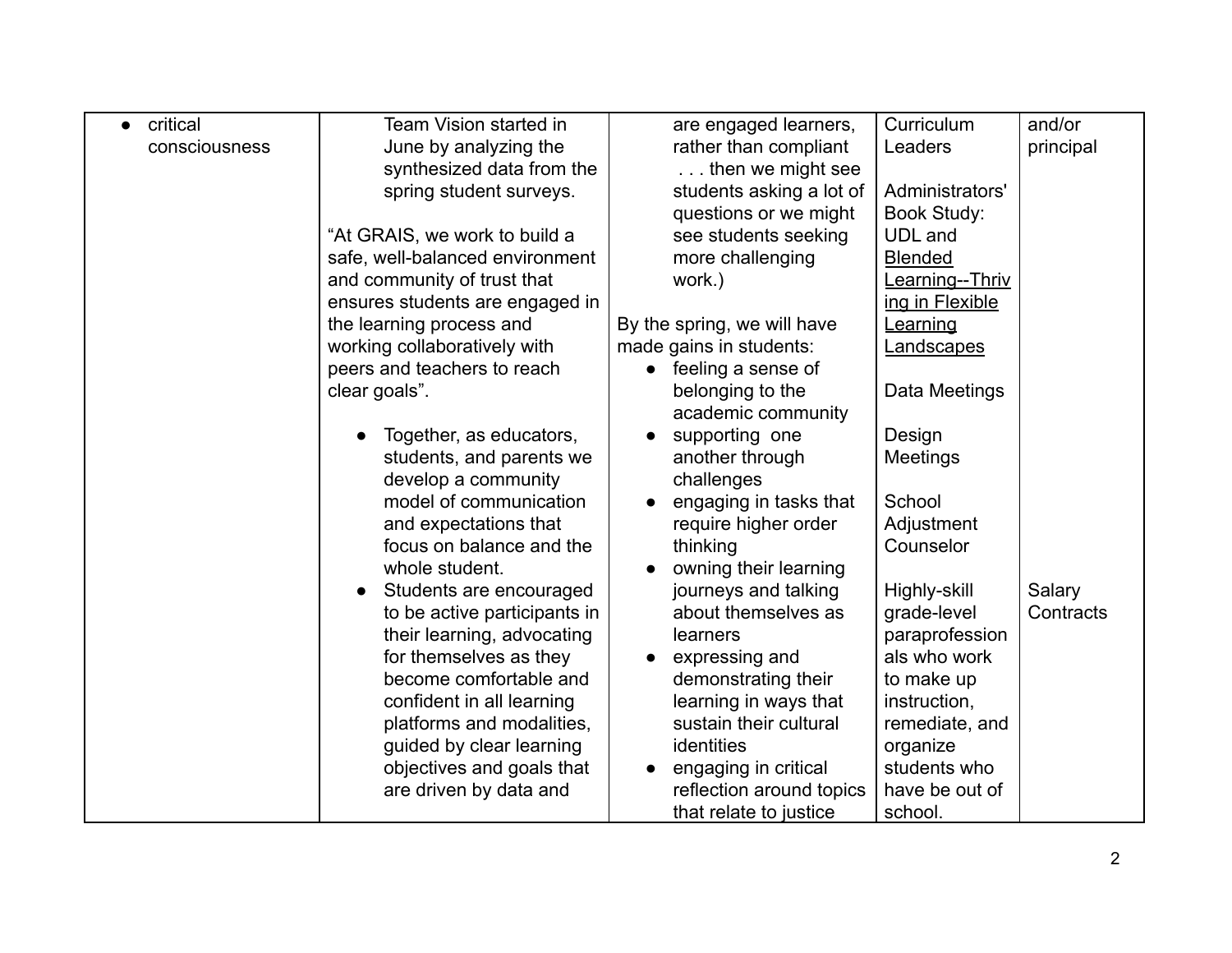| leverage blended                      | believing what they are | Academic         | <b>ESSER</b> |
|---------------------------------------|-------------------------|------------------|--------------|
| learning.                             | learning is valuable    | interventionists | Grant        |
| Consultants/coaches                   |                         | in each grade    |              |
| have observed classes                 |                         | remediating in   |              |
| and will begin modeling to            |                         | ELA and          |              |
| identify and define an                |                         | mathematics      |              |
| ideal learning                        |                         | three days a     |              |
| environment at GRAIS                  |                         | week have        |              |
| <b>GRAIS' curriculum</b><br>$\bullet$ |                         | fluid rosters to |              |
| leaders will be supported             |                         | support          |              |
| in reflection activities and          |                         | students as      |              |
| implementation of                     |                         | needed.          |              |
| strategies tied to Design             |                         |                  |              |
| <b>Team Vision</b>                    |                         |                  |              |
| Student data from the                 |                         |                  |              |
| spring surveys will be                |                         |                  |              |
| used to create and foster             |                         |                  |              |
| relationships between                 |                         |                  |              |
| teacher and student to set            |                         |                  |              |
| goals (provide autonomy               |                         |                  |              |
| and motivate the learner)             |                         |                  |              |
| for continuous                        |                         |                  |              |
| improvement                           |                         |                  |              |
| Participation in                      |                         |                  |              |
| professional development              |                         |                  |              |
| opportunities with the                |                         |                  |              |
| Highlander Institute will             |                         |                  |              |
| guide our work                        |                         |                  |              |
| The GRAIS school                      |                         |                  |              |
| adjustment counselor will             |                         |                  |              |
| continue her work with the            |                         |                  |              |
| other SACs that began in              |                         |                  |              |
|                                       |                         |                  |              |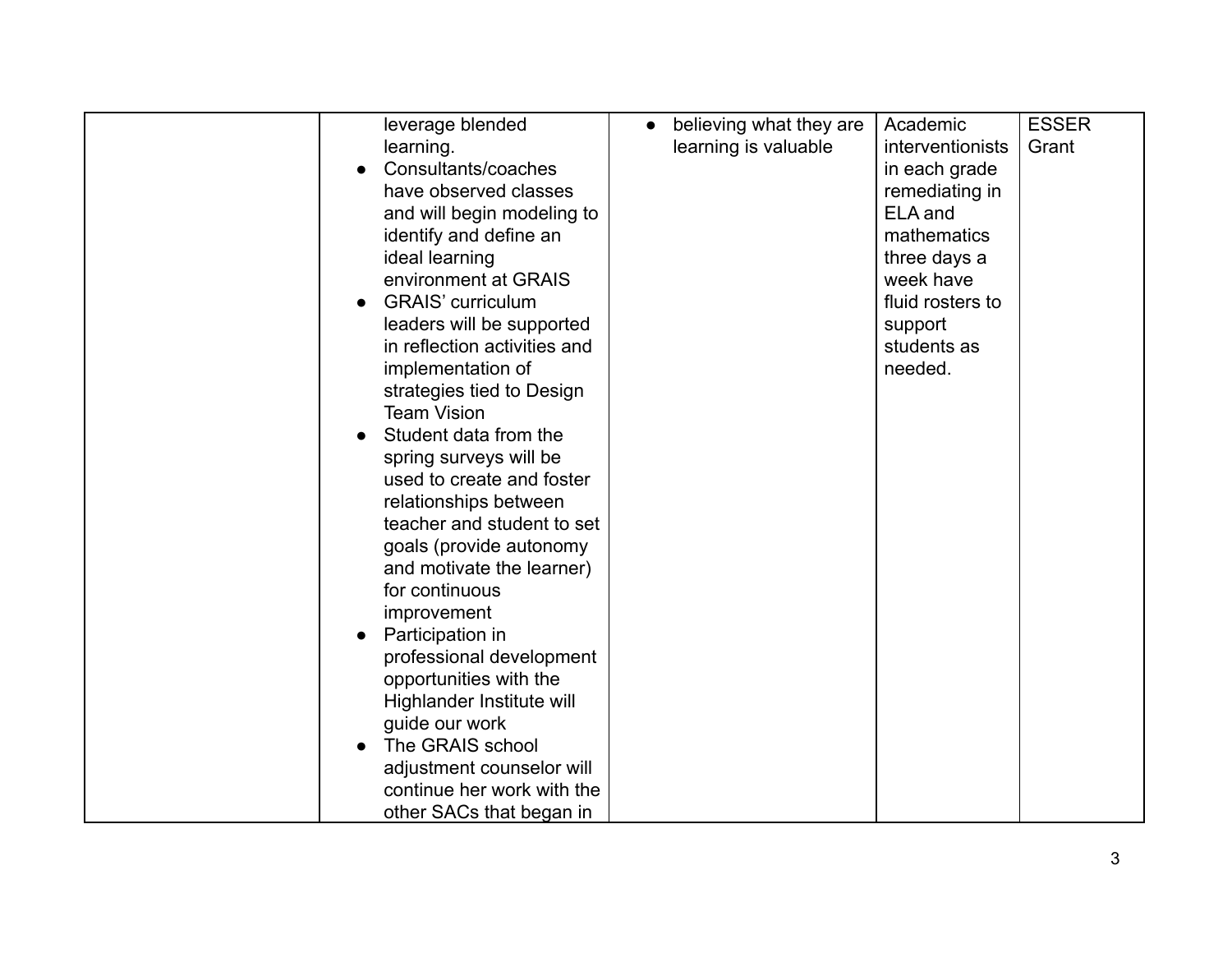| the fall of 2017 to                 |  |  |
|-------------------------------------|--|--|
| examine and adopt a                 |  |  |
| social emotional learning           |  |  |
| program                             |  |  |
|                                     |  |  |
| SEL Initiatives to Date (2017 -     |  |  |
| present) :                          |  |  |
| $\Box$ Jessica Minahan- The         |  |  |
| <b>Behavior</b>                     |  |  |
| Code-Presentation to                |  |  |
| <b>District</b>                     |  |  |
| $\Box$ Charlie Applestein-No        |  |  |
| Such Thing as a Bad Kid-            |  |  |
| <b>Presentation to District</b>     |  |  |
| $\Box$ Sarah Ward- Executive        |  |  |
| Functioning- Presentation           |  |  |
| to Grades K-8                       |  |  |
| □ Sorraya Gomes-                    |  |  |
| Competencies-                       |  |  |
| <b>Presentation to SEL</b>          |  |  |
| Committee                           |  |  |
| □ Sorraya Gome-                     |  |  |
| Competencies-Presentati             |  |  |
| on to Families                      |  |  |
| Dr. Sullivan -SEL<br>⊔              |  |  |
| Competencies                        |  |  |
| <b>Presentation to All District</b> |  |  |
| Paras                               |  |  |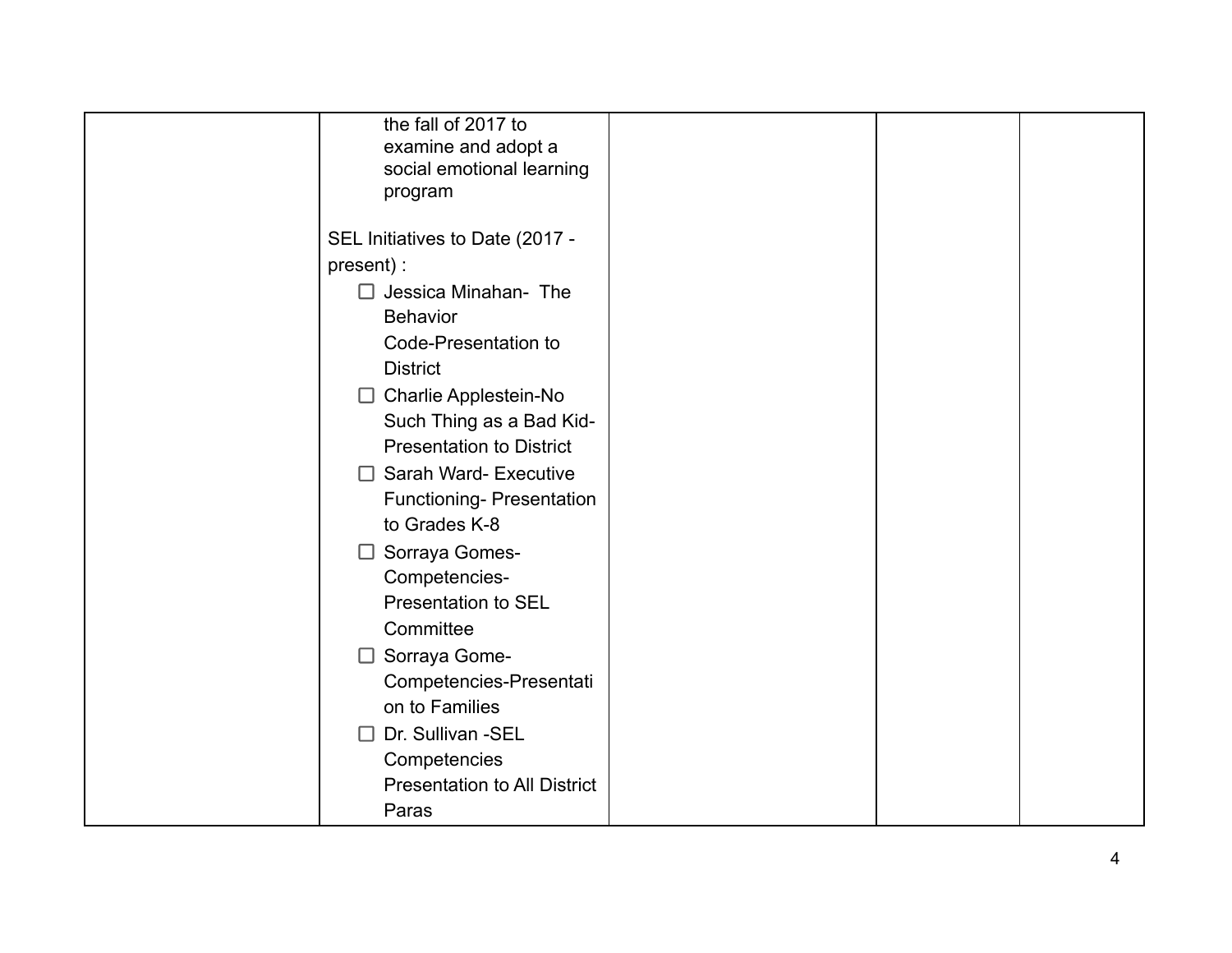| $\Box$ Denise Howley-           |  |  |
|---------------------------------|--|--|
|                                 |  |  |
| -Presented to high school       |  |  |
| staff                           |  |  |
| SEL PD for<br>$\Box$            |  |  |
| Paraprofessionals- Case         |  |  |
| <b>Studies from FLRSD</b>       |  |  |
| Julie Love- Developing<br>⊔     |  |  |
| <b>Coping Skills -Presented</b> |  |  |
| to $(K-3)$                      |  |  |
| Julie Love- Understanding<br>□  |  |  |
| the Effects of Trauma           |  |  |
| -Presented to 5-8               |  |  |
| $\Box$ Establishment of an SEL  |  |  |
| Committee                       |  |  |
| <b>VSEL vision created</b>      |  |  |
| Book Studies: Lost at           |  |  |
| School by Ross Greene;          |  |  |
| No Such Thing as a Bad          |  |  |
| Kid by Charlie Applestein;      |  |  |
| Behavior Code by Jessica        |  |  |
| Minahan; Emotional              |  |  |
| Intelligence by Daniel          |  |  |
| Goleman                         |  |  |
| $\Box$ "Angst" documentary for  |  |  |
| FLMS students and open          |  |  |
| to MS and GRAIS staff           |  |  |
| and families                    |  |  |
|                                 |  |  |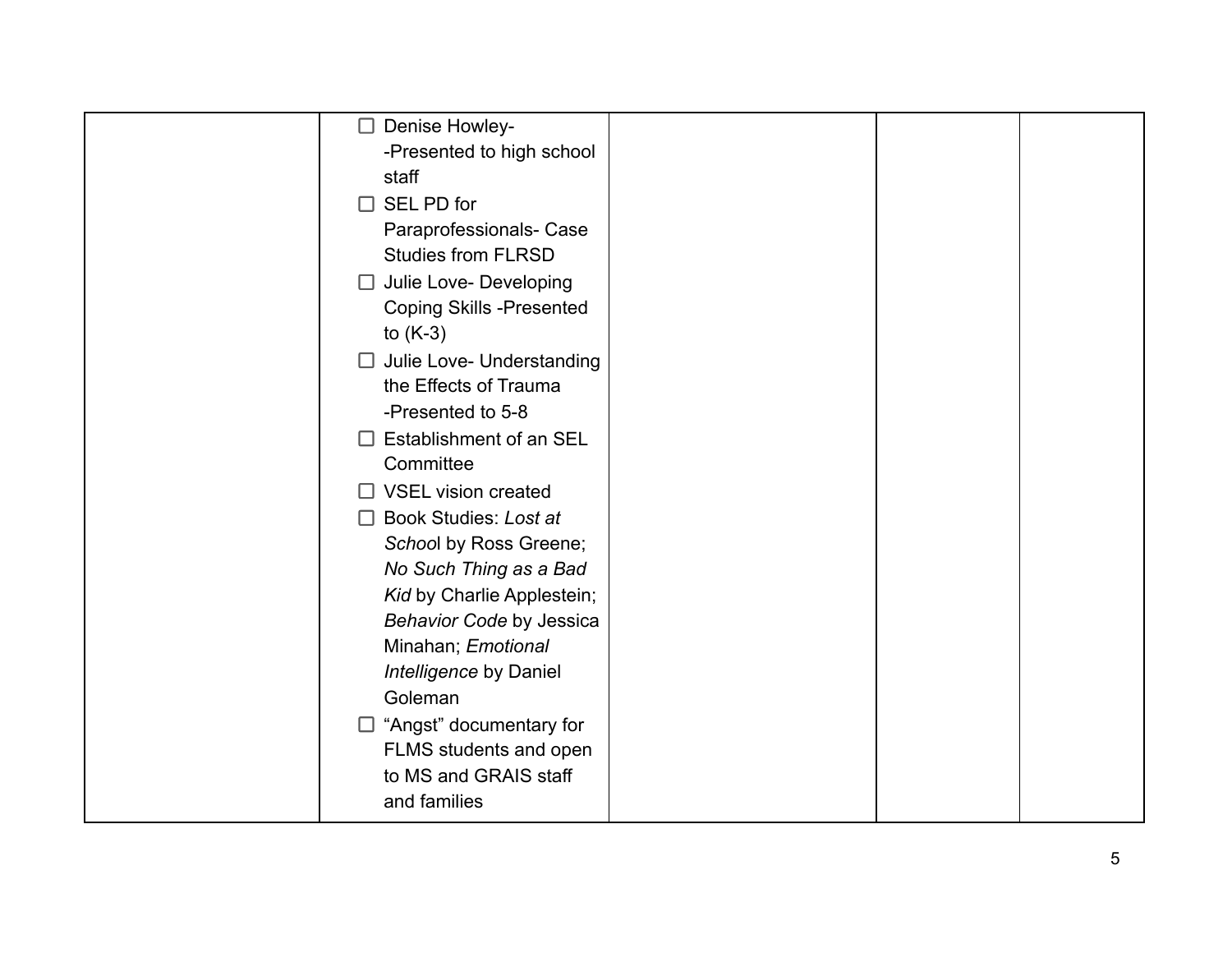|                                                                                                                                                                                                                                                                                                                                                                                                                                                                                                        | $\Box$ Several PD opportunities<br>outside of district for<br>administrators, and<br>guidance/school<br>adjustment counselor<br>staff.<br><b>Reconvened SEL</b><br>Committee in Fall 2021                                                                                                                                                                                                                                                                                                                                                                           |                                                                                                                                                                                                                                                                                                                                                                                                                                                                                                                                                                                          |  |
|--------------------------------------------------------------------------------------------------------------------------------------------------------------------------------------------------------------------------------------------------------------------------------------------------------------------------------------------------------------------------------------------------------------------------------------------------------------------------------------------------------|---------------------------------------------------------------------------------------------------------------------------------------------------------------------------------------------------------------------------------------------------------------------------------------------------------------------------------------------------------------------------------------------------------------------------------------------------------------------------------------------------------------------------------------------------------------------|------------------------------------------------------------------------------------------------------------------------------------------------------------------------------------------------------------------------------------------------------------------------------------------------------------------------------------------------------------------------------------------------------------------------------------------------------------------------------------------------------------------------------------------------------------------------------------------|--|
| 2. Attendance has been<br>identified as a concern<br>statewide, as instruction<br>time and time to hone<br>the five most basic social<br>competencies was<br>impacted with early<br>closure in 2019, the<br>hybrid model of 2020,<br>and the amount of time<br>children have been/are<br>required to isolate when<br>they test positive for<br>COVID-19 or are a close<br>contact.<br><b>GRAIS Attendance in</b><br><b>2021 to Date:</b><br>95.2 in September<br>94.1% in October<br>91.3% in November | Meetings with staff will be<br>facilitated by the principal<br>and/or our school<br>adjustment counselor to<br>review strategies to<br>support the<br>social-emotional growth of<br>intermediate school<br>students.<br>Timely and relevant<br>articles will continue to be<br>excerpted and shared<br>with families through the<br>one-call system, in the<br><b>GRAIS</b> section of the<br>superintendent's memo,<br>and on the school website<br>in the principal's message<br>section as they have been<br>The adoption of a code of<br>AQ for student absence | A 95% attendance rate, which<br>is a typical definition of strong<br>attendance, means that a<br>student has missed<br>approximately nine school<br>days. Strong attendance is<br>better defined as 97% or<br>higher.<br>As we will omit AQ absences<br>from the percentage, we will<br>also assume that cold and flu<br>season will impact attendance<br>greater than it has in the past,<br>thus our goal will be 94%<br>student attendance monthly.<br>We will see students in school<br>regularly without need to<br>catch up and create a cycle of<br>delay in delivery and receipt |  |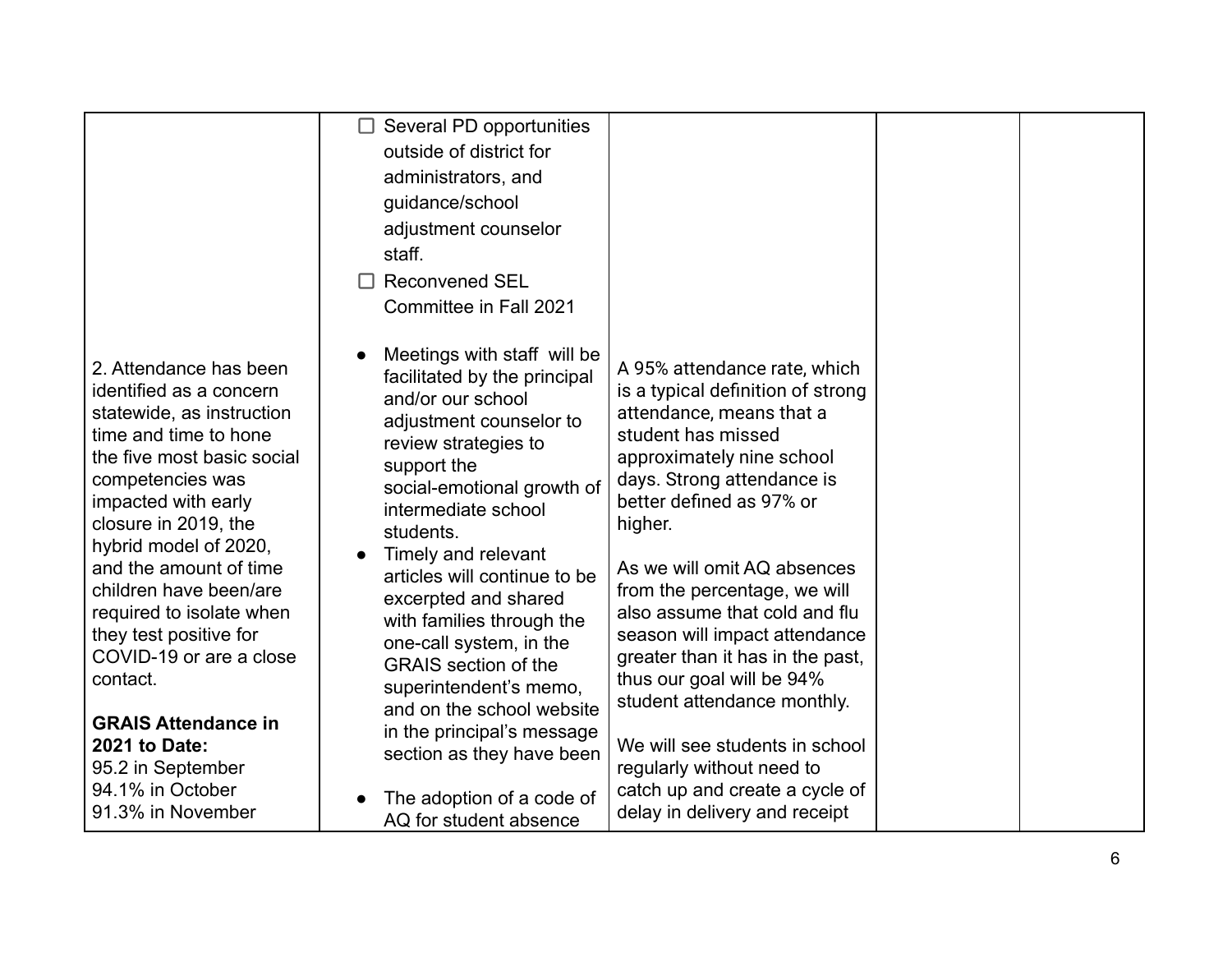|                                        | of instruction, and thus |  |
|----------------------------------------|--------------------------|--|
| as a result of quarantine              |                          |  |
| was implemented in the                 | mastery of skills.       |  |
| fall of 2022 in order to               |                          |  |
| ascertain reason for                   |                          |  |
| ongoing absenteeism                    |                          |  |
| cases as they arise                    |                          |  |
| Daily attendance is taken<br>$\bullet$ |                          |  |
| with total absences tallied            |                          |  |
| at the end of each month               |                          |  |
| for percentage of students             |                          |  |
| present in each grade                  |                          |  |
| Daily attendance is noted              |                          |  |
| by each homeroom                       |                          |  |
| teacher with initial                   |                          |  |
| outreach to homes                      |                          |  |
| coming from the nurse                  |                          |  |
| When absences are                      |                          |  |
| deemed not COVID-19                    |                          |  |
|                                        |                          |  |
| related, the principal                 |                          |  |
| makes contact in cases                 |                          |  |
| headed in the direction of             |                          |  |
| excessive                              |                          |  |
| More than 10% of the 180<br>$\bullet$  |                          |  |
| school days is considered              |                          |  |
| excessive and reason for               |                          |  |
| concern, so result in a                |                          |  |
| letter from the principal              |                          |  |
| first, and then a meeting              |                          |  |
| between the principal and              |                          |  |
| the parent/guardian                    |                          |  |
| Individual meetings with               |                          |  |
| students to ensure there               |                          |  |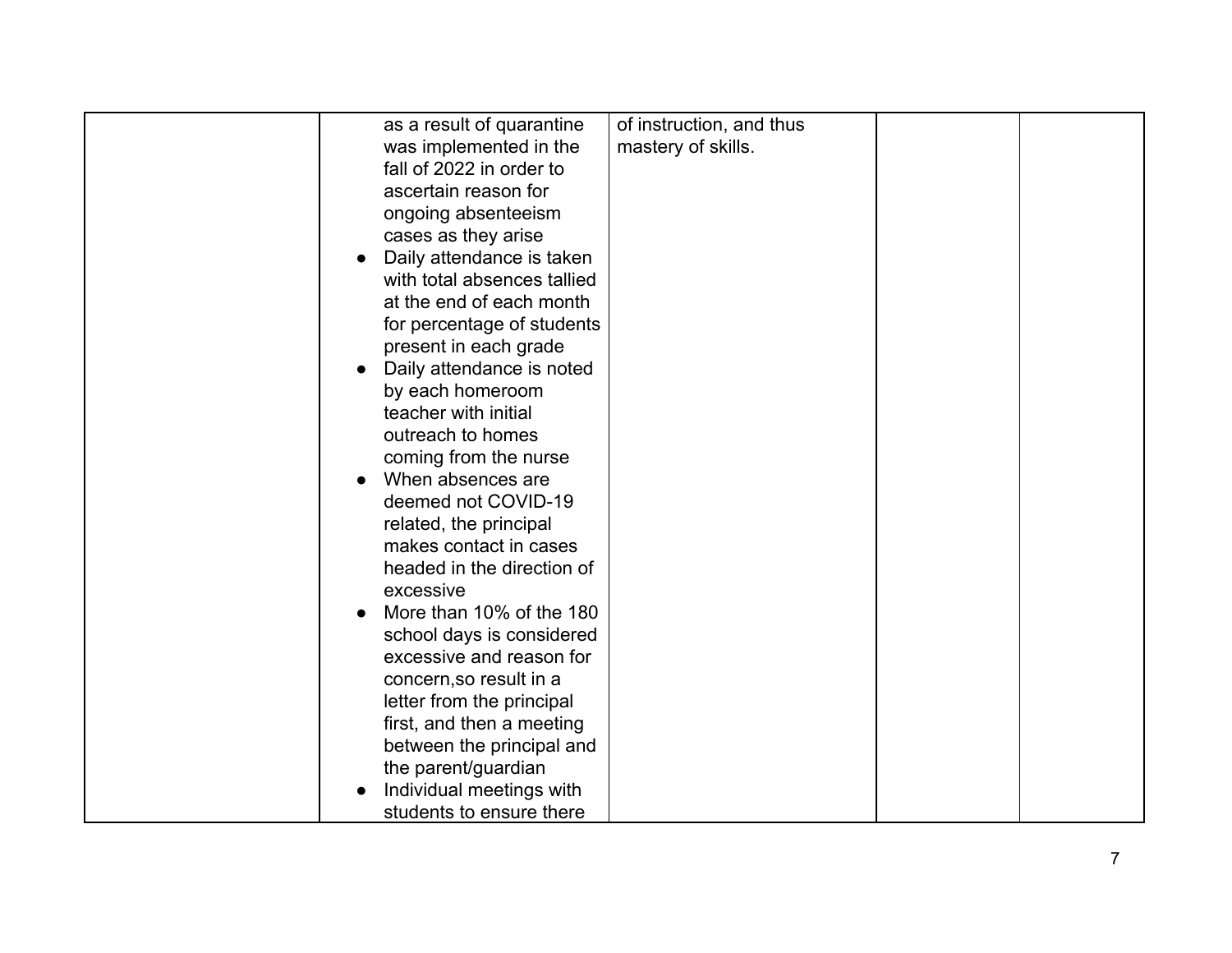| are no barriers to<br>attendance<br>The school resource |
|---------------------------------------------------------|
| officer is brought in on                                |
| cases when necessary                                    |

# **Freetown-Lakeville Regional School District Goal:**

Based on the use of multiple data sources which assess student learning, we will provide challenging, research based instruction and curriculum that meets the needs of all our students as they prepare for the 21st Century.

#### **George R. Austin Intermediate School Goal #2**

By the spring of 2022, all intermediate school students will be at or above grade level or will obtain their identified iReady stretch growth, in both reading and mathematics.

| <b>CRITICAL ISSUES</b>                                                         | <b>STRATEGIES/INITIATIVE</b>        | <b>BENCHMARKS/MEASURES</b><br><b>OF PROGRESS</b>    | <b>RESOURCES</b>                | <b>COSTS</b> |
|--------------------------------------------------------------------------------|-------------------------------------|-----------------------------------------------------|---------------------------------|--------------|
| 1. Both MCAS data and<br>iReady data, though not as<br>much as we anticipated, | 2020 MCAS raw<br>scores were shared | Scheduled winter and spring<br>l iReady assessments | l iReady Program<br>and Toolbox | iReady Costs |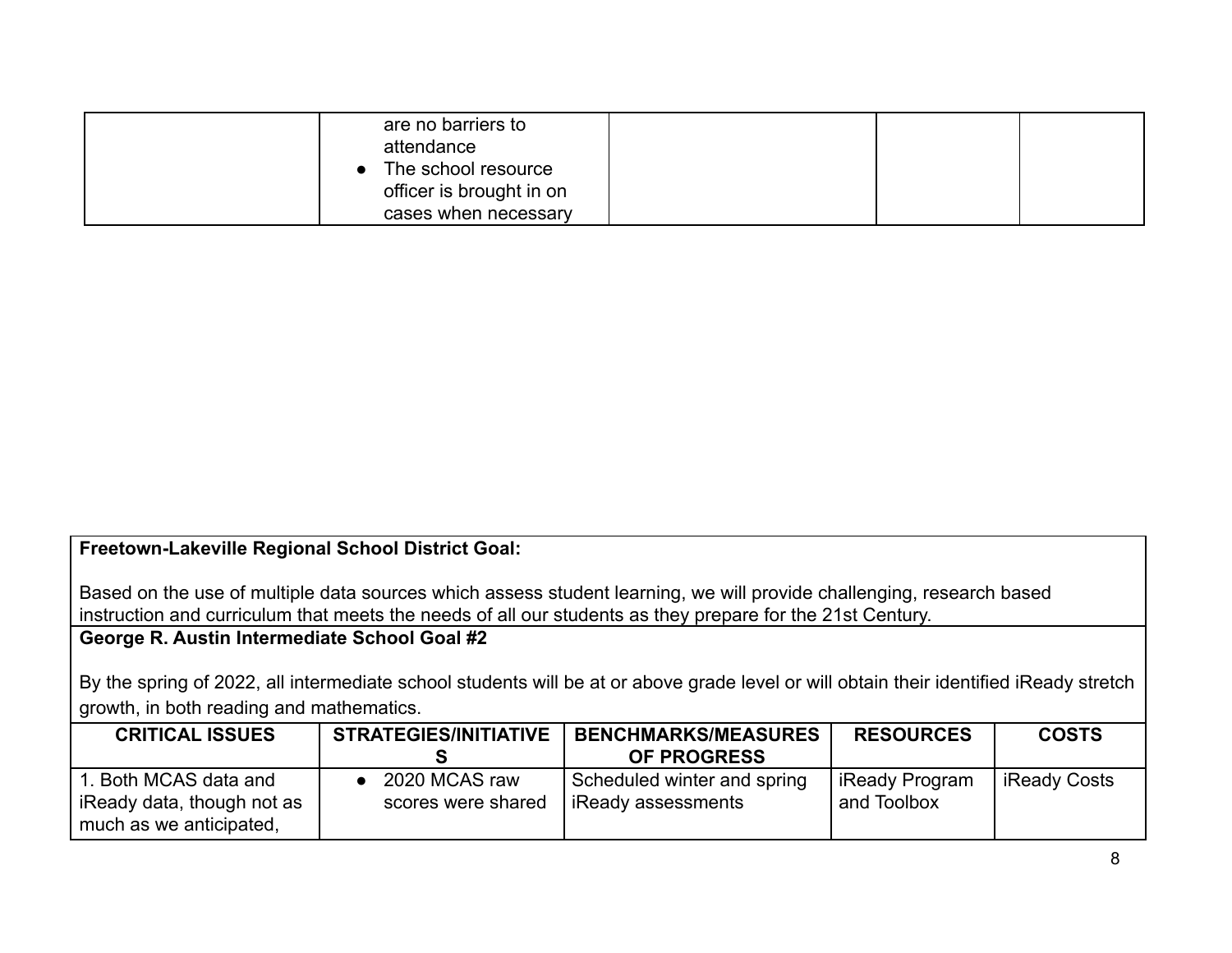| show some decline in                  | with staff in early |                                               | Work as a content or grade     | Curriculum                 |                   |
|---------------------------------------|---------------------|-----------------------------------------------|--------------------------------|----------------------------|-------------------|
| student performance. This             | September.          |                                               | level team to celebrate growth | Leaders                    | Reading           |
| is undoubtedly a result of            |                     | The finalized results                         | and to address needs and       |                            | <b>Specialist</b> |
| the abbreviated 2019                  |                     | were analyzed and                             | weaknesses.                    | Library/Media              | (Title 1)         |
| school year, the flaws in the         | shared with         |                                               |                                | <b>Specialist's Class</b>  |                   |
| hybrid model in 2020, and             |                     | curriculum leaders                            |                                |                            | Interventionists  |
| the social-emotional                  |                     | first, and then with                          | Completion of a staff book     | Reading                    | (ESSER Grant)     |
| wellness of our students.             |                     | all staff in October                          | study facilitated by the       | <b>Specialist</b>          |                   |
|                                       |                     | once they were no                             | principal aimed at teachers'   |                            | Book purchases    |
| 2020 MCAS Data:<br><b>Grade 4 ELA</b> |                     | longer embargoed.<br><b>MCAS</b> results were | rekindling their passion for   | Classroom<br>Libraries     | from the PTO      |
|                                       |                     | thoroughly reviewed                           | teaching through attendance    |                            | for the Library   |
| 2% Exceeding                          | by math/science     |                                               | and participation in book club | <b>School Library</b>      |                   |
| 46% Meeting                           |                     | teams and by ELA                              | meetings and through written   |                            |                   |
| 40% Partially Meeting                 |                     | teams at grade-level                          | and shared reflections from    | <b>ESL Teacher</b>         |                   |
| 11% Not Meeting                       |                     | data team meetings                            | October - May                  |                            |                   |
| <b>Grade 4 Math</b>                   | in October.         |                                               |                                | Google Accounts            |                   |
| 5% Exceeding                          |                     | Additionally, there                           | Department meetings, special   |                            |                   |
| 41% Meeting                           | were reviews of     |                                               | education staff meetings,      | Data Meetings              |                   |
| 45% Partially Meeting                 | data from prior     |                                               | curriculum leader meetings,    | Elementary                 |                   |
| 9% Not Meeting                        | years to help to    |                                               | and elementary/intermediate    | Admin. Meetings            |                   |
| Grade 5 ELA:                          | identify any        |                                               | level administrators continue  |                            |                   |
| 7% Exceeding                          | or weak areas,      | consistently strong                           | to focus on teaching and       | Feedback from<br>Classroom |                   |
| 47% Meeting                           |                     | overall at data team                          | learning                       | <b>Observations</b>        |                   |
| 40% Partially Meeting                 | meetings.           |                                               | As has been typical, we will   |                            |                   |
| 6% Not Meeting                        | Ongoing             |                                               | see significant growth from    |                            |                   |
|                                       | examination of      |                                               | the fall to winter assessments |                            |                   |
| <b>Grade 5 Math:</b>                  |                     | current curriculum                            | in both reading and math       |                            |                   |
|                                       | and teaching        |                                               |                                |                            |                   |
| 7% Exceeding                          |                     | practices will identify                       | Students not making            |                            |                   |
| 36% Meeting                           | how all students    |                                               | adequate progress will be      |                            |                   |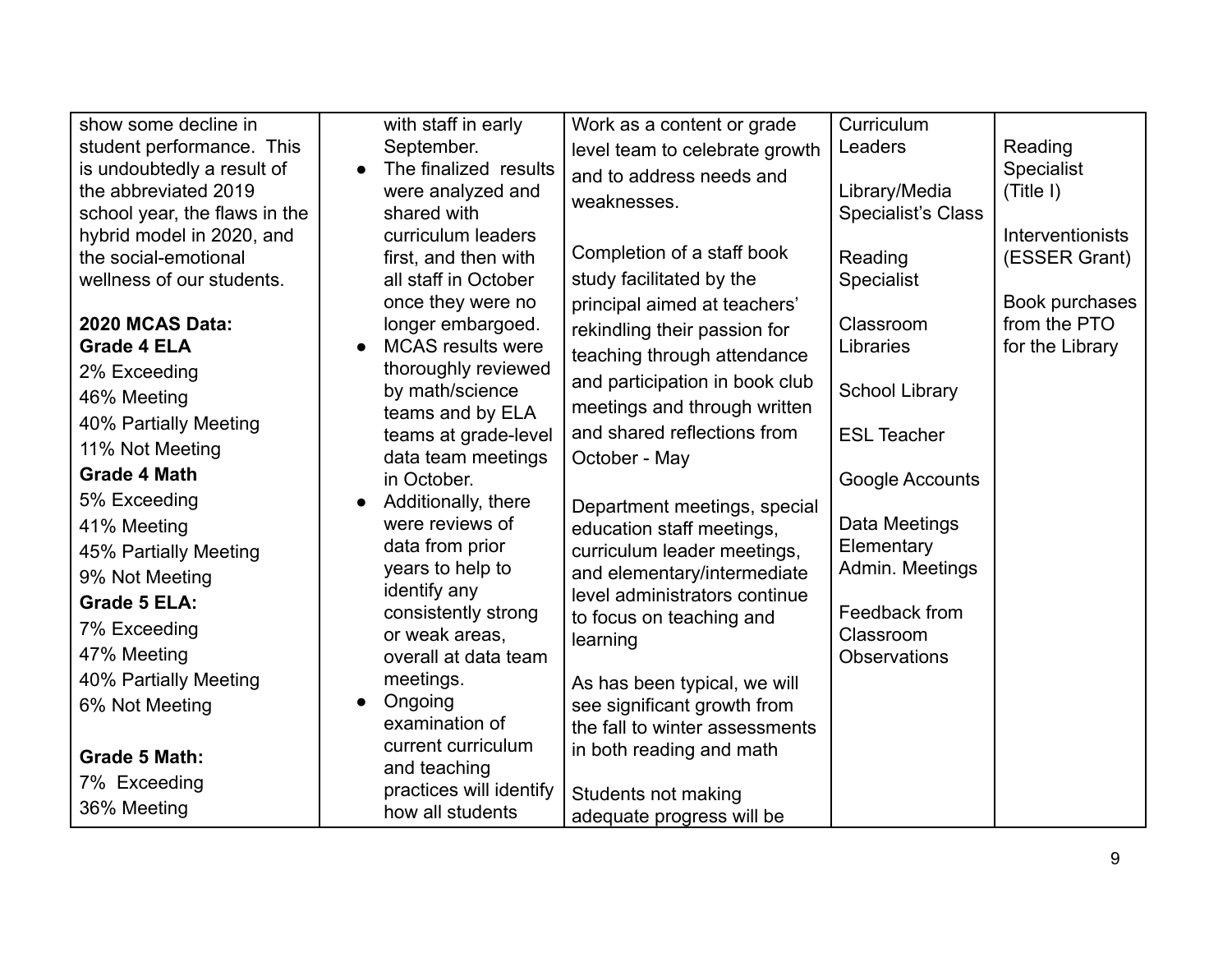| 48% Partially Meeting                                                                                                                                                                                                                                                                                                                                                                           | needs will be                                                                                                                                                                                                                                                                                                                                                                                                                                                                                                                                                                                                          | referred to either an                                                                                                                                                                                                                                               |  |
|-------------------------------------------------------------------------------------------------------------------------------------------------------------------------------------------------------------------------------------------------------------------------------------------------------------------------------------------------------------------------------------------------|------------------------------------------------------------------------------------------------------------------------------------------------------------------------------------------------------------------------------------------------------------------------------------------------------------------------------------------------------------------------------------------------------------------------------------------------------------------------------------------------------------------------------------------------------------------------------------------------------------------------|---------------------------------------------------------------------------------------------------------------------------------------------------------------------------------------------------------------------------------------------------------------------|--|
|                                                                                                                                                                                                                                                                                                                                                                                                 |                                                                                                                                                                                                                                                                                                                                                                                                                                                                                                                                                                                                                        |                                                                                                                                                                                                                                                                     |  |
|                                                                                                                                                                                                                                                                                                                                                                                                 |                                                                                                                                                                                                                                                                                                                                                                                                                                                                                                                                                                                                                        |                                                                                                                                                                                                                                                                     |  |
| 9% Not Meeting<br>2021 Fall iReady Data:<br>Grade 4<br>Mid or Above Grade Level<br>23% Reading<br>5% Math<br><b>Early on Grade Level</b><br>23% Reading<br>17% Math<br>One Grade Below Grade<br>Level<br>38% Reading<br>59% Math<br><b>Two Grades Below Grade</b><br>Level<br>9% Reading<br><b>13% Math</b><br><b>Three or More Grades</b><br><b>Below Grade Level</b><br>8% Reading<br>6% Math | addressed in Tier 1<br>and Tier 2<br>instruction.<br><b>Curriculum leaders</b><br>and content area<br>teachers will<br>continue to analyze<br>data from MCAS<br>and the iReady<br>Reading<br>assessments<br>throughout the year.<br><b>Curriculum Leaders</b><br>$\bullet$<br>facilitated the testing<br>schedules and<br>analysis of iReady<br>data in reading and<br>math.<br><b>Common Planning</b><br>$\bullet$<br>Time (CPT) was<br>used for Data Team<br>Meetings at which<br>students were<br>identified as<br>candidates to work<br>with grade-level<br>interventionists.<br>Interventionists met<br>$\bullet$ | interventionist or the reading<br>specialist<br><b>Spring MCAS Dates:</b><br>• Grade 5 ELA - April 11<br>and 12<br>• Grade 4 ELA - April 13<br>and $14$<br>Grade 5 math - May 16<br>and 17<br>Grade 4 math - May 18<br>and 19<br>Grade 5 science - May<br>23 and 24 |  |
| Grade 5<br>Mid or Above Grade Level                                                                                                                                                                                                                                                                                                                                                             | with teachers over<br>two weeks in CPT to<br>design schedules                                                                                                                                                                                                                                                                                                                                                                                                                                                                                                                                                          |                                                                                                                                                                                                                                                                     |  |
| 19% Reading                                                                                                                                                                                                                                                                                                                                                                                     |                                                                                                                                                                                                                                                                                                                                                                                                                                                                                                                                                                                                                        |                                                                                                                                                                                                                                                                     |  |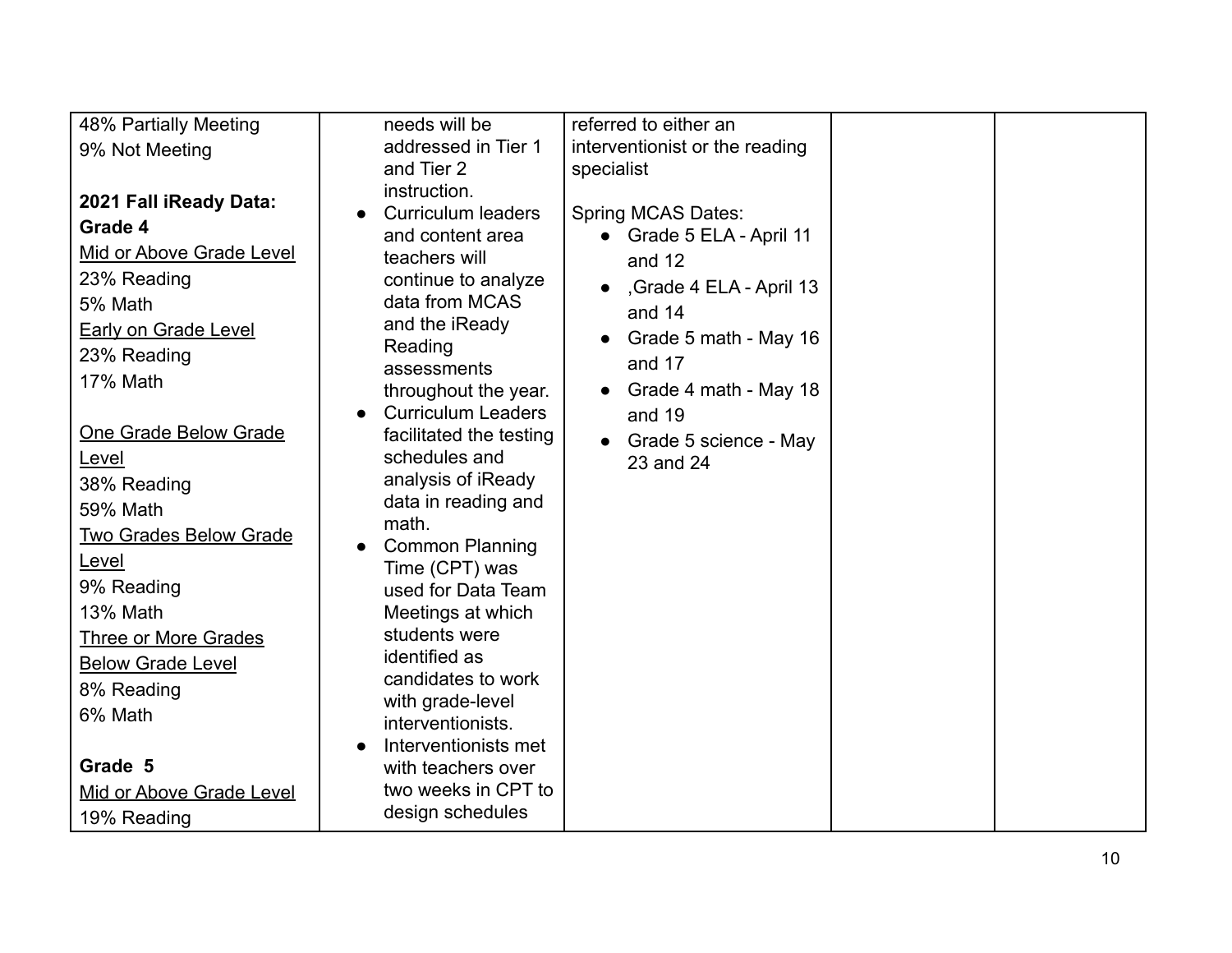| 10% Math<br><b>Early on Grade Level</b><br>21% Reading<br>22% Math<br>One Grade Below Grade<br><u>Level</u><br>31% Reading<br>46% Math<br><b>Two Grades Below Grade</b><br><b>Level</b><br>17% Reading<br>13% Math<br><b>Three or More Grades</b><br><b>Below Grade Level</b><br>11% Reading<br>9% Math | that would be least<br>disruptive to<br>classes.<br>Interventionists use<br>both a push in and<br>pull out models.<br>Both interventionists<br>are highly qualified<br>teachers in the<br>state. |  |  |
|---------------------------------------------------------------------------------------------------------------------------------------------------------------------------------------------------------------------------------------------------------------------------------------------------------|--------------------------------------------------------------------------------------------------------------------------------------------------------------------------------------------------|--|--|
|                                                                                                                                                                                                                                                                                                         |                                                                                                                                                                                                  |  |  |

# **Freetown-Lakeville Regional School District Goal:**

We will foster and promote the building of relationships among families, the community and the school district to facilitate collaboration around the educational mission, vision and goals of the district

**George R. Austin Intermediate School Goal #3:**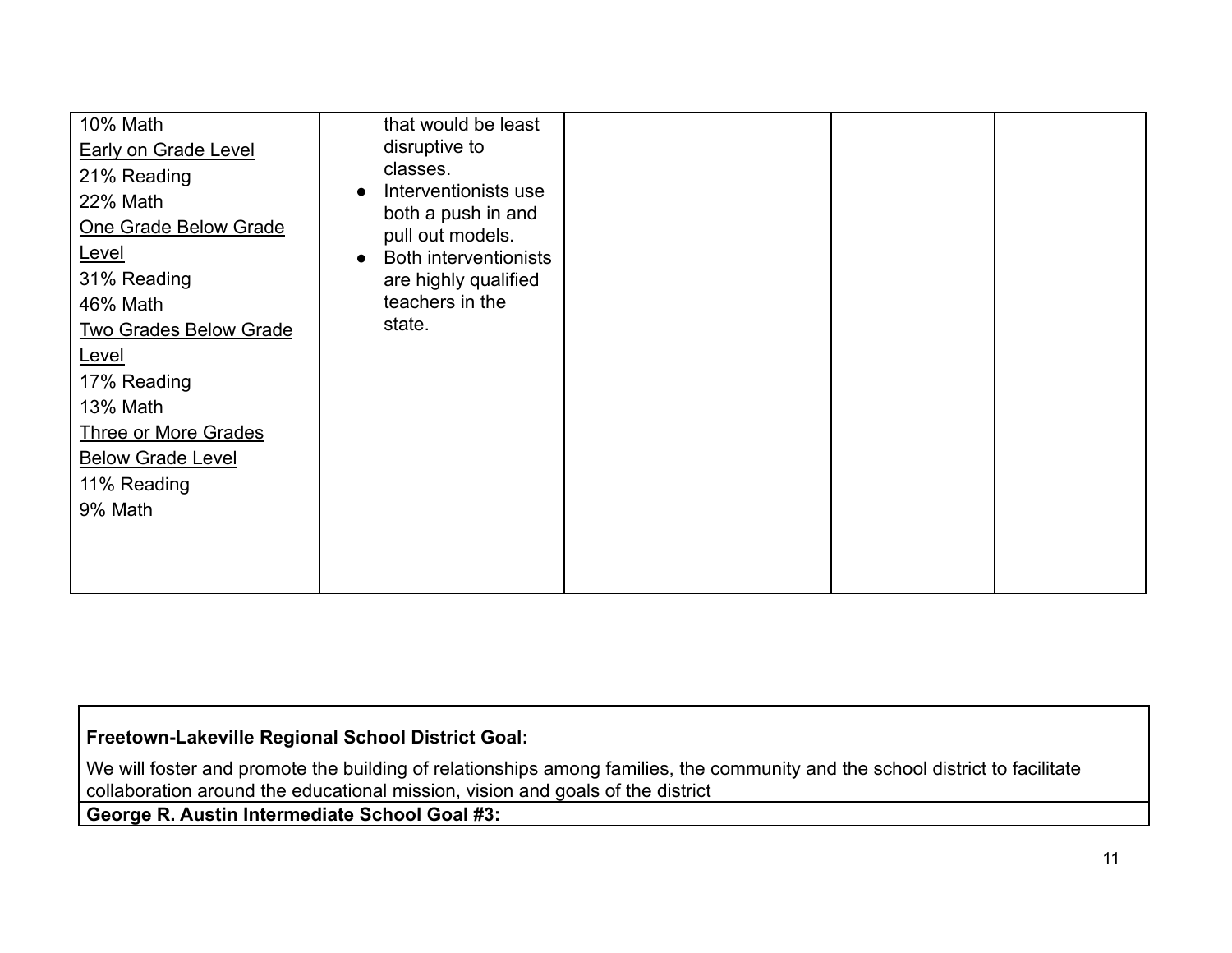By June of 2022, working with GRAIS families to ensure we are following the mandates from the state and district, the intermediate school staff will foster and promote the rebuilding of our relationships through clear and consistent communication from teachers and administration, by welcoming members of the school community to events and celebrations as often as possible, and by keeping our website current with updated news.

| <b>CRITICAL ISSUES</b>   | <b>STRATEGIES/INITIATIVE</b>           | <b>BENCHMARKS/MEASURES OF</b>          | <b>RESOURCES</b> | <b>COSTS</b>    |
|--------------------------|----------------------------------------|----------------------------------------|------------------|-----------------|
|                          | S                                      | <b>PROGRESS</b>                        |                  |                 |
| 1. Due to the            | <b>Grade Four</b><br>$\bullet$         | Scheduled Meetings of the<br>$\bullet$ | PTO Board        |                 |
| restrictions in place as | <b>Welcome Video</b>                   | PTO, School Council, and               |                  |                 |
| a result of the          | Tour and Messages                      | Design Team                            | Design Team      | Highlander      |
| COVID-19 pandemic,       | from Staff                             |                                        | Parents and      | Partnership     |
| we have not had the      | Most Highly<br>$\bullet$               | Seasonal Events (music, art,           | <b>Teachers</b>  | Cost            |
| family and community     | <b>Attended Open</b>                   | curriculum, etc,)                      |                  |                 |
| engagement we have       | House in Six                           |                                        | Curriculum       | <b>Stipends</b> |
| been accustomed to       | Years--Nearly 96%                      | Consistent and complete                | Leaders          |                 |
| at GRAIS since the       | of families attended.                  | communication to homes via             |                  |                 |
| winter of 2019.          | <b>Annual Turkey Trot</b><br>$\bullet$ | one-call, superintendent's             |                  |                 |
|                          | Title I Night                          | memo, school and district              |                  |                 |
| Focusing on the          | Monthly PTO                            | website, and teachers'                 |                  |                 |
| inclusion of all         | <b>Meetings</b>                        | modes of communication                 |                  |                 |
| members of the           | <b>School Council</b><br>$\bullet$     |                                        |                  |                 |
| Freetown and             | <b>Meetings</b>                        |                                        |                  |                 |
| Lakeville School         | Design Team                            |                                        |                  |                 |
| communities is a         | <b>Meetings</b>                        |                                        |                  |                 |
| priority at the          | <b>Thursday One-Call</b>               |                                        |                  |                 |
| intermediate school,     | "Greetings from                        |                                        |                  |                 |
| as we have long          | <b>GRAIS</b> " Messages                |                                        |                  |                 |
| enjoyed wonderful        | Entries to the Friday<br>$\bullet$     |                                        |                  |                 |
| relationships with the   | Memo from                              |                                        |                  |                 |
| families of our          | Superintendent                         |                                        |                  |                 |
| learners.                | <b>Medeiros</b>                        |                                        |                  |                 |